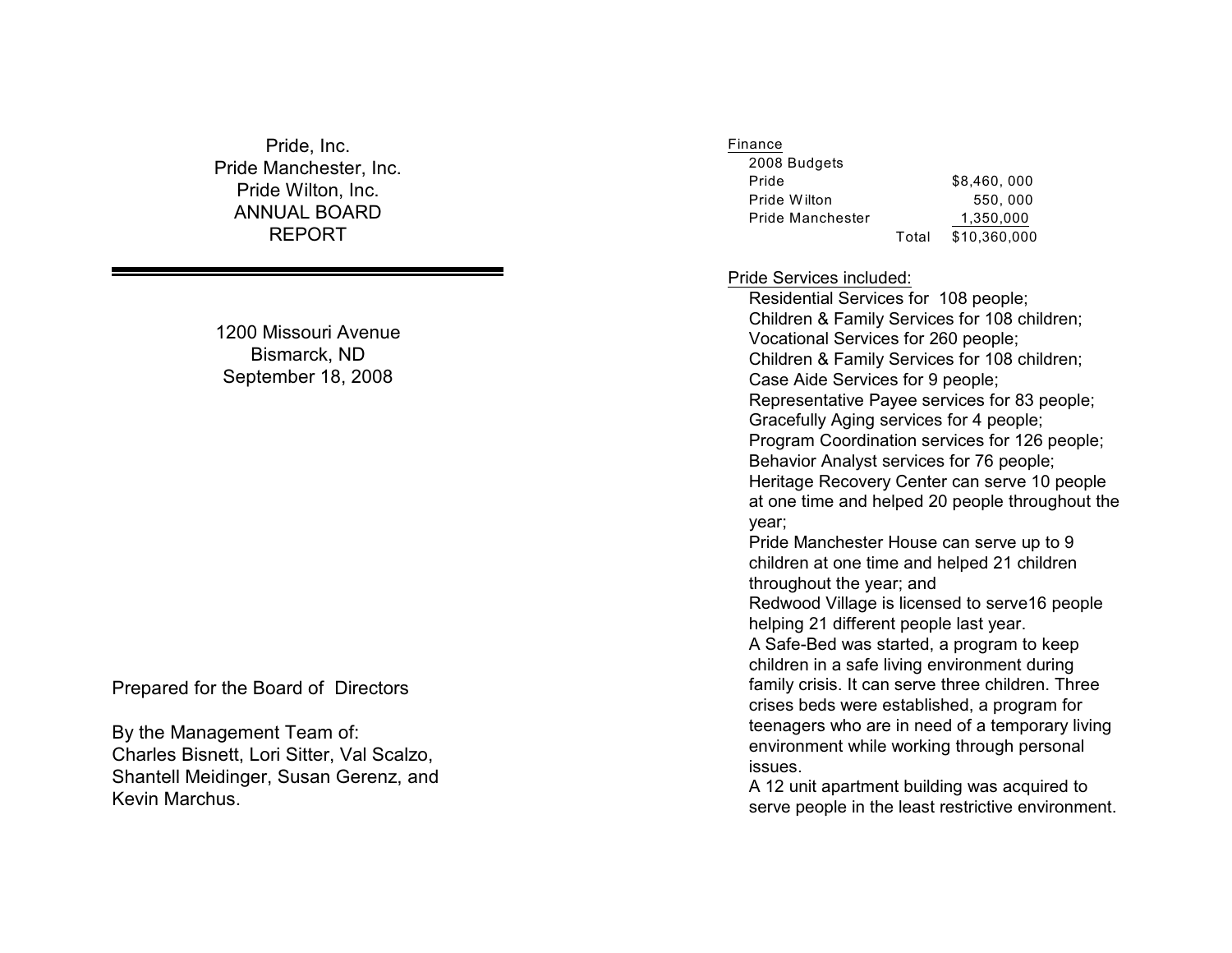# **Pride's Vision Statemen t**

Pride will be a visionary leader in pioneerin g innova tive s t rategies and app roaches to maximize personal growth and potential of the people it serves.

# **Mission Statemen t**

Pride is people helping people realize their potential to live and work in the community.

# **Core Values**

Pride wants to ensure that our services:

- Add value to the lives of the indi viduals Prid e serves;
- Empo wer indi viduals (and, when appropriate, their guardians and famil y members) with the ability and desire to be actively involved in all the decisions affecting their li ves;
- Foster sel f worth and personal success;
- Offer an integrated continuum of services;
- Give evidence of quality services to the people Pride serves; and
- Maintain the financial viability of the services.

Pride is a value-driven organi zation, which mean s that Pride is committed to developing its team and its services around four key values :

- Dignity: Promoting and respecting life and the worth of every human being.
- Services: Providing a continuously improving quality of service t o meet the changing needs and expectations of the people Prid e serves.
- Trust: Serving others with honesty and in teg rity.
- Teamw ork: W orki ng toget h er to e nsure that Pride's mission and values are upheld in e verything Pride doe s .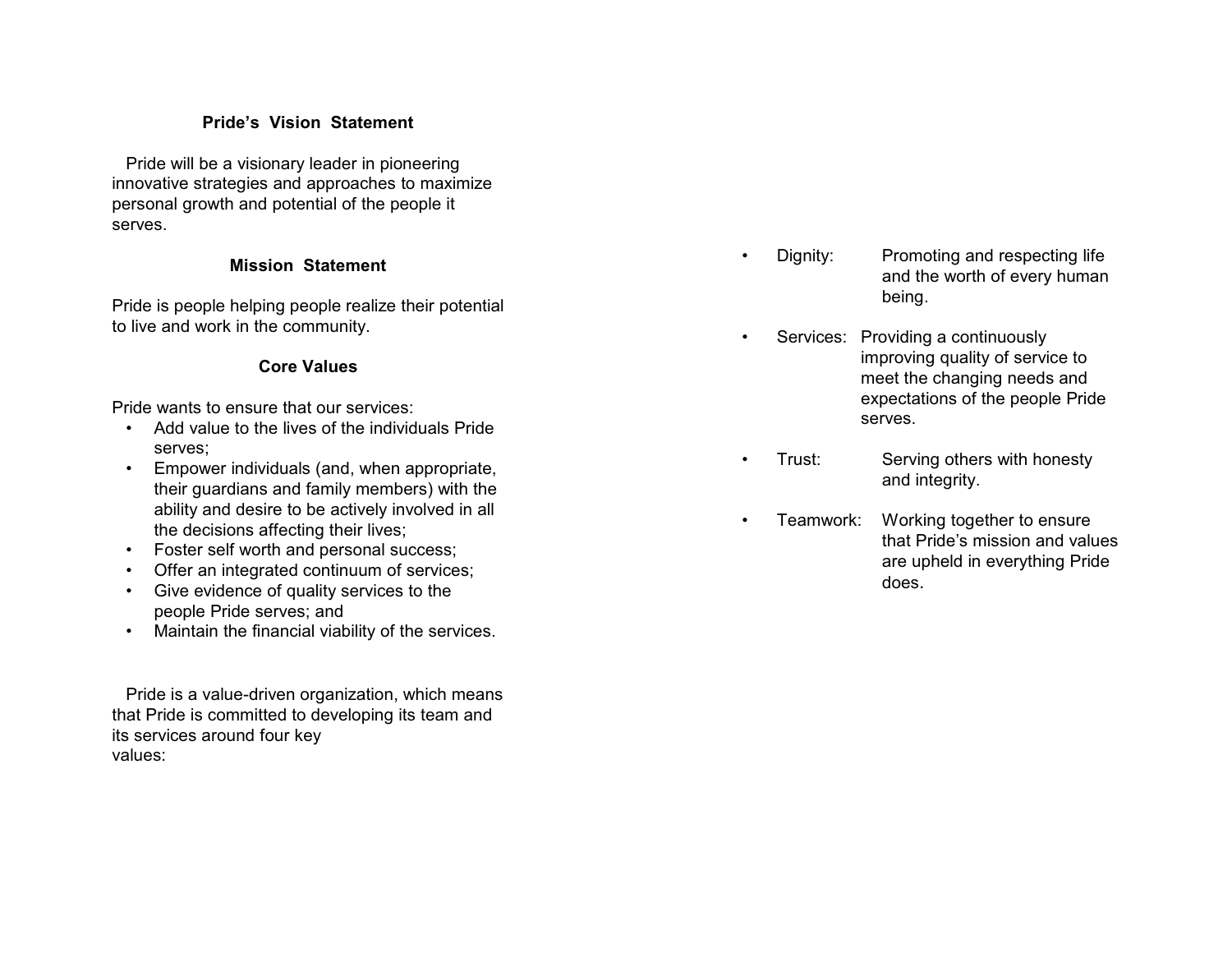### INTRODUCTION

Pride's Annual Board of Directors Meeting was held on September 18, 2008. At the meeting, the Board of Directors approved the annual board report and budget as

presented b y management, and elected new officers.

This year the Board and management wanted to recognize all the changes that have taken place with the reorganization.<br>Miss. Val Scalzo has shifted duties and will now

be responsible for the agency Quality Assurance program. Miss. Scal zo has nineteen years of experience with Pride.

function in this role. She will take that experience, knowledge, and skills and appl y them to all the companies affiliated with Pride.

Mr. Kevin Marchus, CPA., will be responsible for coordinating all business management, and human resource functions, as well as grants, marketing and fund raising for all companies affiliated with Pride. He has one year of experience with Prid e and has been a CPA since 1981.

Miss. Lori Sitter with 15years of experience with Pride will be expanding her role as Vocational Services Administrator. She will become involved in long-term planning for capitol improvements, investments and growth. She will continue to monitor the day to day operations of Vocational Services<br>Miss. Susan Gerenz, M.Ed will be responsible

for all children's programs affiliated with Pride. She will be responsible for expanding the programs to meet the community growing needs.

A decision was made to separate the Residential Services duties and employ another Residential Services Administrator. This will allo w Pride to bring some services back in-house and develop more residential services. Miss Shantell Meidinger will continue her services to Pride as a Residential Services Administrator.

It has been an exciting year to work at Pride. The core values ha ve been used to re focus the mission and make changes that will improve services. When services are compared to national standards, Pride is considered one o f the top providers in the country and we want to continue to be known as a leader in the field.

The Board worked hard to support th e management team, and was forced to make some unpopular decisions as the y appl y to team members and benefits. The Board has taken a proacti ve approach to benefits and has implemented incenti ve plans to encourage team members to make healthier choices. While no t p o p ular, t h e b o ard h as b e e n a h e a d of its time providing incentives to e xercise, quit smoking, lose or gain weight if needed, and receiving a yearly physical. The result have been dramatic. People have quite smoking, started exercising, an d collecti vel y lost over 300 pounds.

This Annual Board Report is provided to better inform you about Pride and share in our success es.

To our man y donors, we thank you. Without you our successes would not be possible.

We would like to share some **Success Stories** with you.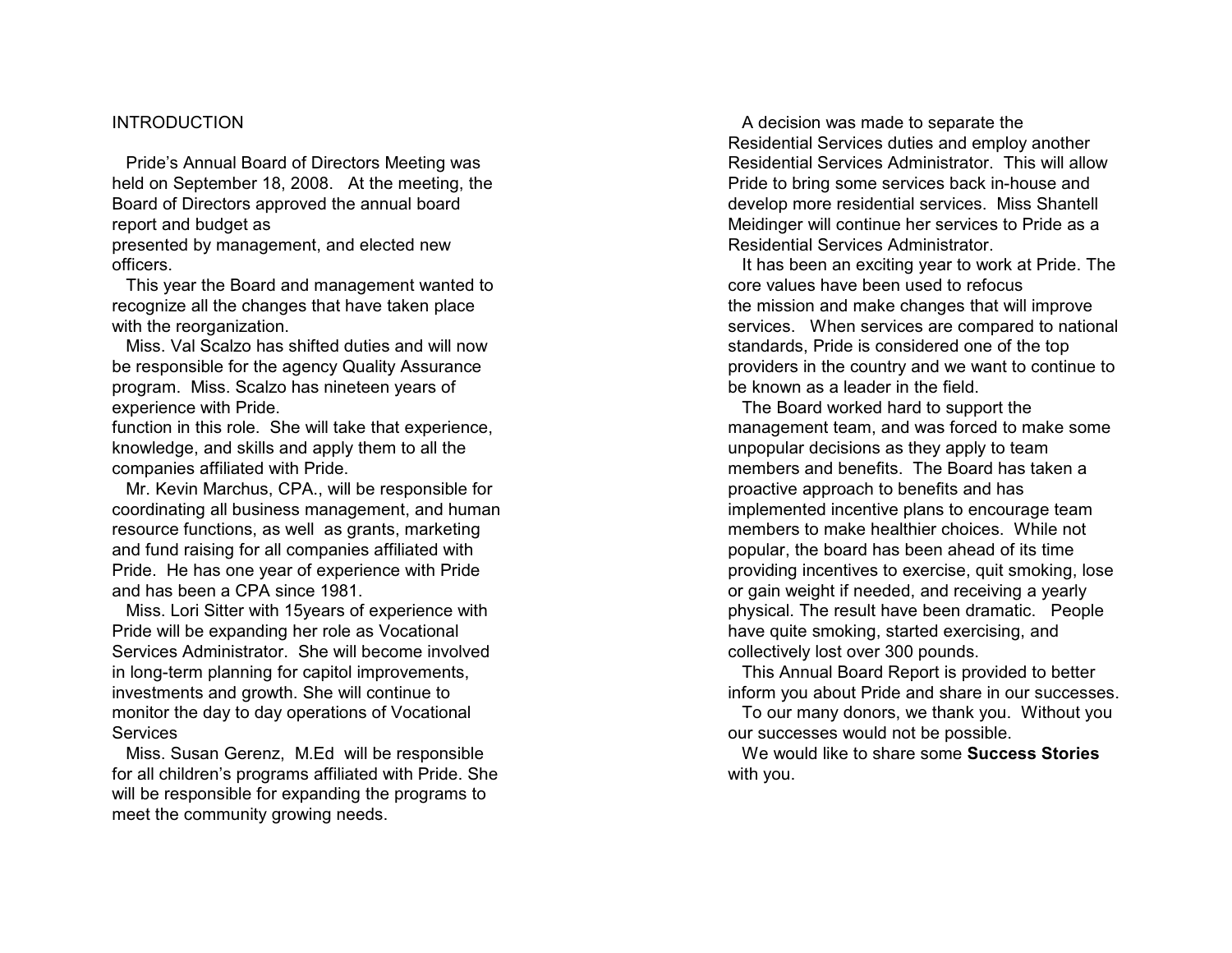## **YOU DO MAKE A DIFFERENCE!**

## Starting over at 39

Can you imagine not ha ving anything of your own? Things like furniture, cooking utensils an d personal space were not a part of Karen's life until March 2008.

Pride became Karen's Representative Payee in No vember 2007, which enabled her to pay bills and have spending mone y. In March 2008, Karen was approved for ISLA hours and she was able to move from a cro wded apartment into a small efficiency respite apartment. On April 18, 2008, Karen moved into her very own two bedroom apartment. With donations from the community and Pride staff, Karen was able to furnish the entire apartment.

According to her work supervisor and staff, Karen is a changed person. She is more talkative and smiles more. Karen has told staff that she likes living alone and having her own things. Thanks to Pride, Inc. and other community agencies, Karen is in her own place and thriving!

## Measuring Success, One Child at a Time

Pride Manchester House recently recei ved a touching letter from a graduate of our program. His mother wrote to us 5 ½ years after her son successfull y completed treatment and we wante d to share this with you.

"It's been some time since Bill came home from Manchester. He is still hospitalization free and stable for the most part. I was just thinking ho w

blessed I was to have your staff to help us gain th e knowledge and skills we as a family need to learn to deal with life. Most importantly, Bill learned th e skills he needed while in your hands.

I still remember the polished rocks he made with you. They sit in his cabinet of special items. Bill goes to get them when he's ha ving a bad day as a reminder that he can do it in this world, one step at a time. Bill still talks of you and your staff as if we had just seen you last week.

Our famil y no w lives near the gul f coast of Mississippi, and even after losing everything in Hurricane Katrina, we continue to grow and thrive as a famil y. What li fe would have been like without Pride Manchester House, I can't imagine!"

Thank You,

Bill's Mothe r

## Active in our Community

Over the past several years, Alice Messer, has become acti vel y invol ved in a number o f community organizations and volunteer e fforts. Alice is a member of the Catholic Daughters organi zation. She attends prayer meetings an d assists with serving desserts follo wing the meetings. Alice also enjoys participating in their potluck dinners. She had the opportunity in May 2007 to attend the Catholic Daughters of America Convention in Dickinson, ND. A friend through the organization assisted Alice with transportation to Dickinson. Alice has stated that she li kes being in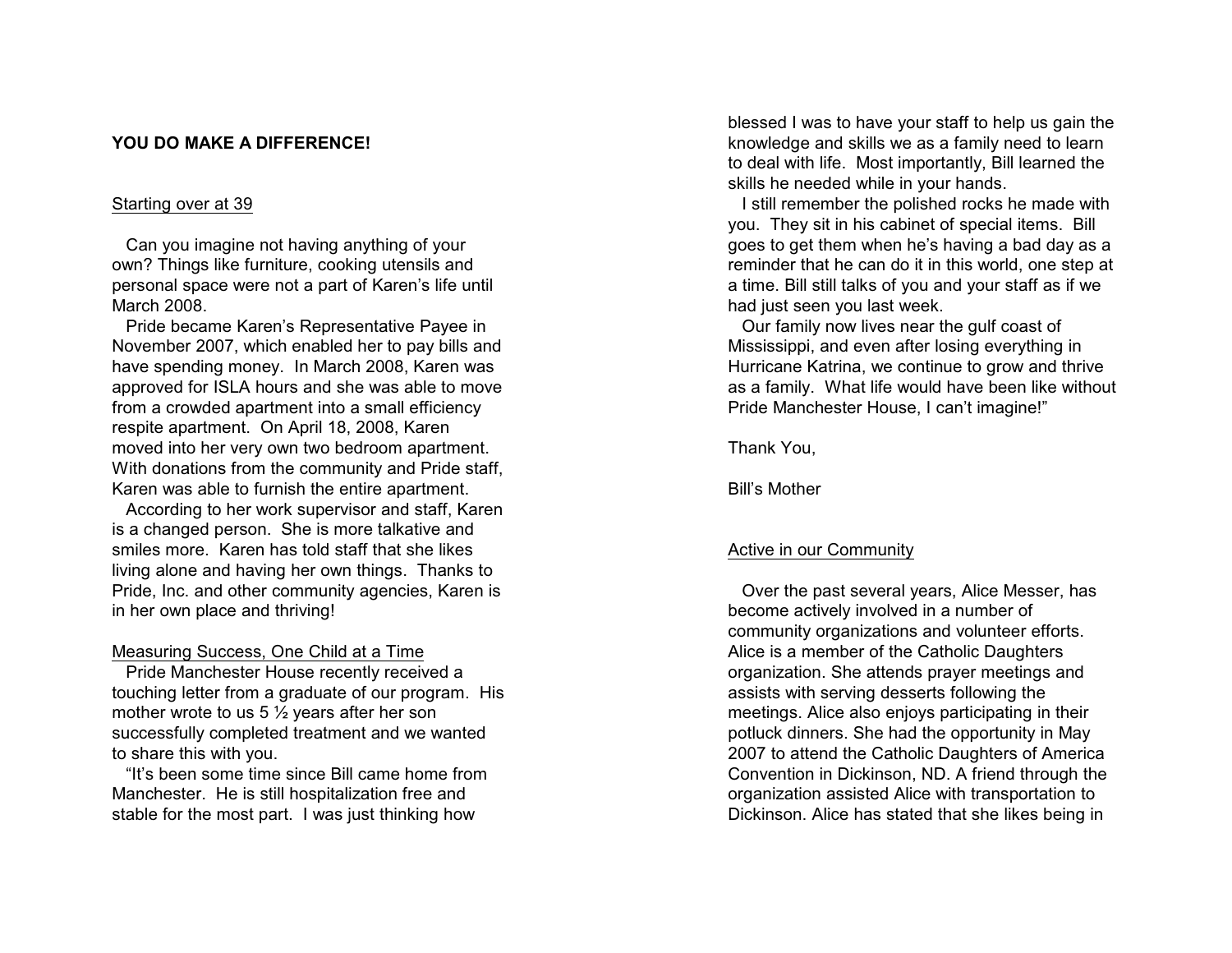this or ganization as she likes being around people and making friends. Alice is also a member of the Ea gles Club . She at tends mon thly mee tings, plays bingo, attends dinners and dances. Alice als o recentl y assisted with an Eagles breakfast for th e Home on the Range for Boys. She has stated that the ladies in her group are nice to her. Alice is an acti ve member of Corpus Christi Church. She enjo ys greeting people as they come in for services. She has also assisted with makin g sandwiches for lunches served to members of the Church. Alice has made friends through Churc h and they have included her in activities and dinners at their homes. Alice is a member of the YMCA. She attends a water aerobics class weekly and has participated in many potluck lunches with he r aerobics group. Alice recently volunteered with Carries Kids for Project Community. She assisted with serving drinks at the event. Alice has also assisted the Salvation Army with bell ringing during the holiday season and assisted in serving lunch at one of their functions. Alice is also very proud of the fac t that she has been an employee of Pizza Hut for the past fifteen years. She noted that she has made friends there and she invites them to he r annual birthday party.

#### Achieving Goals

In December 2007, Tanesia started working with a job coach who saw all the potential and took the time to get to know Tanesia so they could find a job she would e xcel at. Tanesia told her job coach what things she was interested in and they explored together real life experiences to find out if these jobs would fit Tanesia's strengths. Tanesia

and her job coach worked hard together to find her a job where there would be lots of opportunities and ability to move around to different positions. On February, thirteen 2008, Tanesia was offered a job at North Perkins as a dishwasher and starte d her training three days later. Tanesia was very excited to finally ha ve a job as she has bee n working towards a goal of getting a cell phone. She has worked very hard to pay off many bills from her move from Devils Lake. Tanesia will be getting a promotion and a raise as a prep cook in the near future. For Tanesia it just con firms if you work hard, you'll be rewarded for your efforts. This has been an excellent e xperience as this has been Tanesia's first real job. As Tanesia continues to grow in her work experience there will be more opportunities for her to ad vance where sh e currently is.

In April Tanesia reached her goal of obtaining he r own cell phone. This will assist Tanesia in being more independent in the community as well as being safe in the community.

Since moving to Bismarck, Tanesia has bee n working on getting her drivers license. There were a few bumps in the road. However, in March Tanesia started working with Dakota Center for Independent Living and took six classes to prepare for her written permit test. On 4/10/08 Tanesia passed her written permit test. Tanesia is currently preparing for the driver's road test.

Tanesia has expressed this is the most she has excelled in a long time.

## Accreditation / Licensure

< Karen Horan, Val Scalzo, and Shantell Meidinger